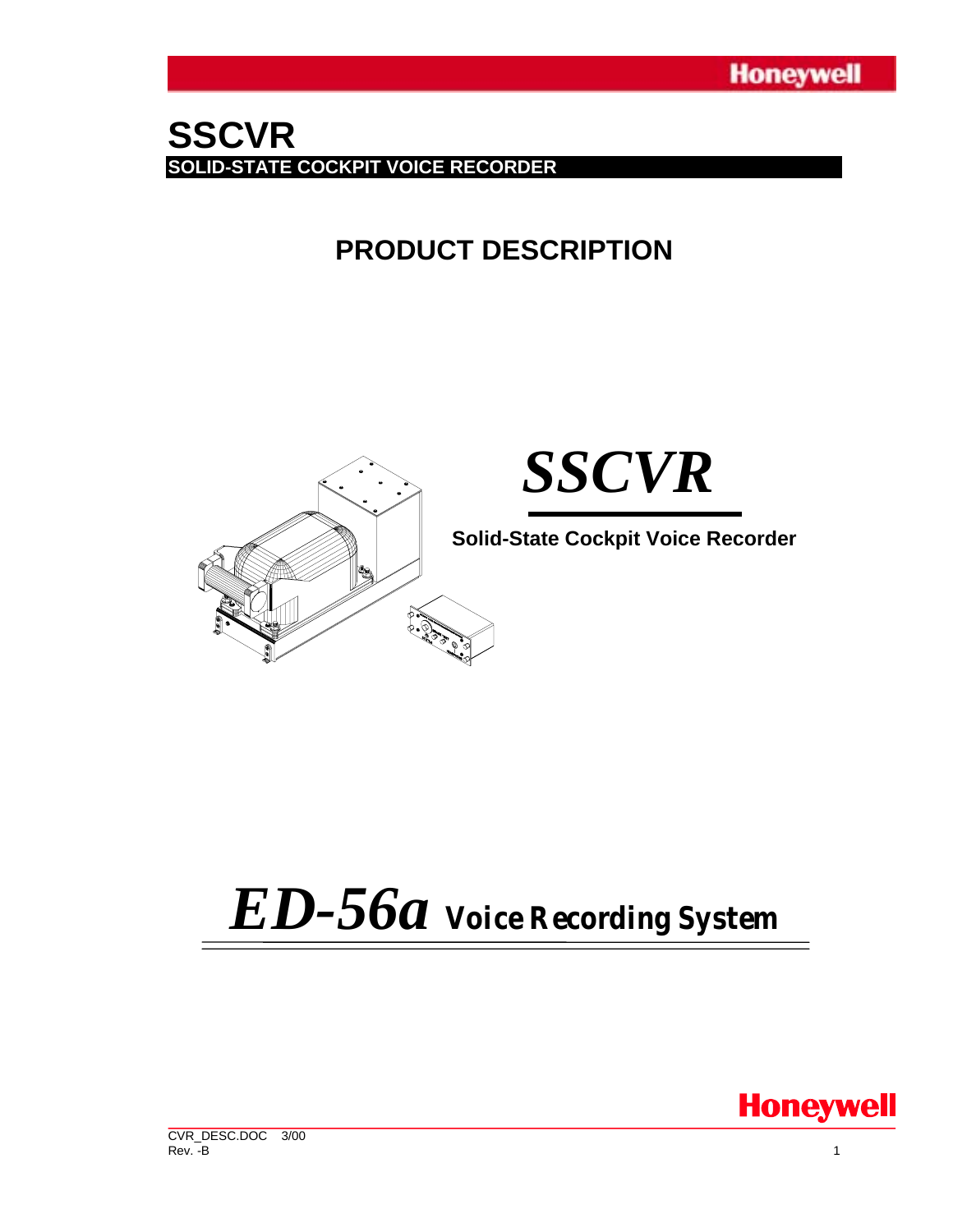### **SOLID-STATE CVR PRODUCT DESCRIPTION**

The Solid-State Cockpit Voice Recorder (SSCVR) combines the extremely high reliability of integrated circuit memory technology with the most advanced protective enclosure in the industry. This equipment fully satisfies the most recent FAA and EUROCAE Minimum Operational Performance Requirements (MOPR) for Cockpit Voice Recorders used on commercial air transport and general aviation aircraft, whilst allowing direct retro-fit into existing ARINC-557 installations. These specifications are:

- **EUROCAE Documents ED-56, and ED-56a, October 1993**
- **FAA Technical Standard Order TSO C-123**
- **ARINC-557 and ARINC-757, Cockpit Voice Recorder (CVR), August 1993 (draft 2)**
- **JAR requirement for 2 Hour audio recording per ED-56a**

In addition, the SSCVR currently includes provisions in anticipation of the following future legislation:

• **Legislation making the recording of data linked air traffic control messages mandatory via a dedicated ARINC-429 Input**

The SSCVR utilizes a modular crash survivable memory unit (CSMU) for protection of the solid state voice recording memory. The CSMU retains the most recent 30 minutes or 2 hours of audio, digital, and timing information. Both Honeywell's 30 minute and 2 Hour SSCVR models are approved to TSO C-123.

"State of the art" high density FLASH memory devices are combined with the use of mature industry standard audio digitization and encoding integrated circuits (ICs).

- **Provides a consistently high level of recording quality over the entire audio range.**
- **Avoids the risk and complexity of immature proprietary compression algorithms.**

Figure 1 shows the SSCVR and its major features, while Figure 2 provides a simplified diagram showing its major aircraft interfaces.



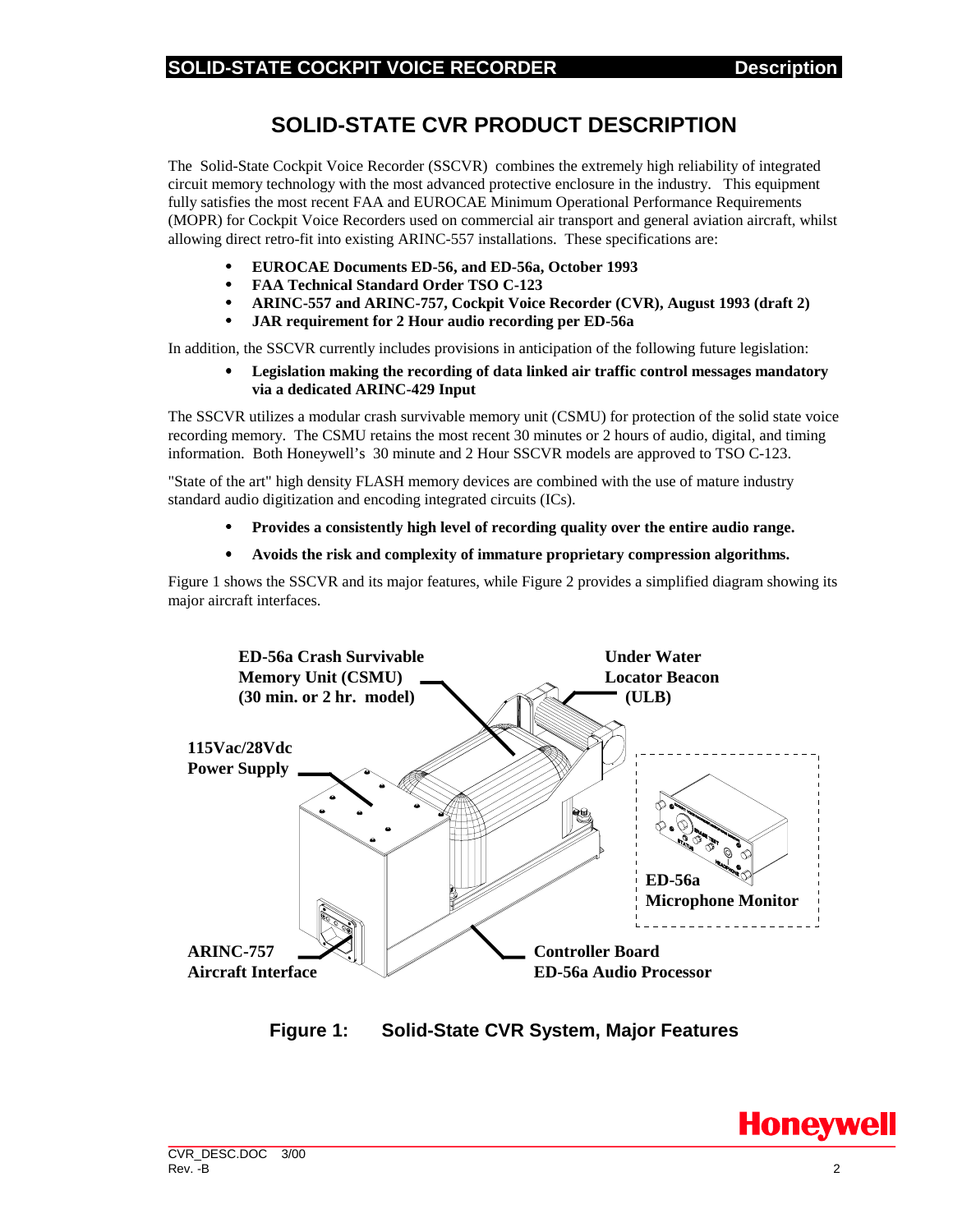

#### **Figure 2: Solid-State CVR, Major Aircraft Interfaces**

The SSCVR is the most modern available, incorporating the latest interface characteristics defined in ARINC 757. Audio interface provisions include one (1) wide band and three (3) narrow band channels meeting the improved signal to noise and bandwidth characteristics specified in ED-56a. In addition to the audio inputs, the SSCVR also records timing information from either of two sources, GMT from the captains clock or FSK from the flight data acquisition unit. A dedicated tachometer input is provided for recording of rotor speed in helicopter applications.

Both the 30 minute and 2 hour SSCVR currently include two ARINC-429 interfaces; one is reserved for future recording of air traffic control digital message communications, and the second is provided for new generation aircraft equipped with Onboard Maintenance Systems.

The SSCVR has been designed to achieve a high degree of reliability, as well as facilitating simplified maintenance and minimal component sparing over competing models.

- **High Mean Time Between Failure in excess of 10,000 hours predicted (per MIL-HDBK-217F) and in excess of 20,000 hours field operation anticipated.**
- **No Scheduled or Periodic Maintenance is required.**
- **Consists of only (3) three Shop Replaceable Units.**
- **Dual voltage power supply provides fleet wide commonalty.**

Extensive micro-processor based built-in-test greatly simplifies test and trouble shooting, thereby minimizing technician training and support equipment costs.

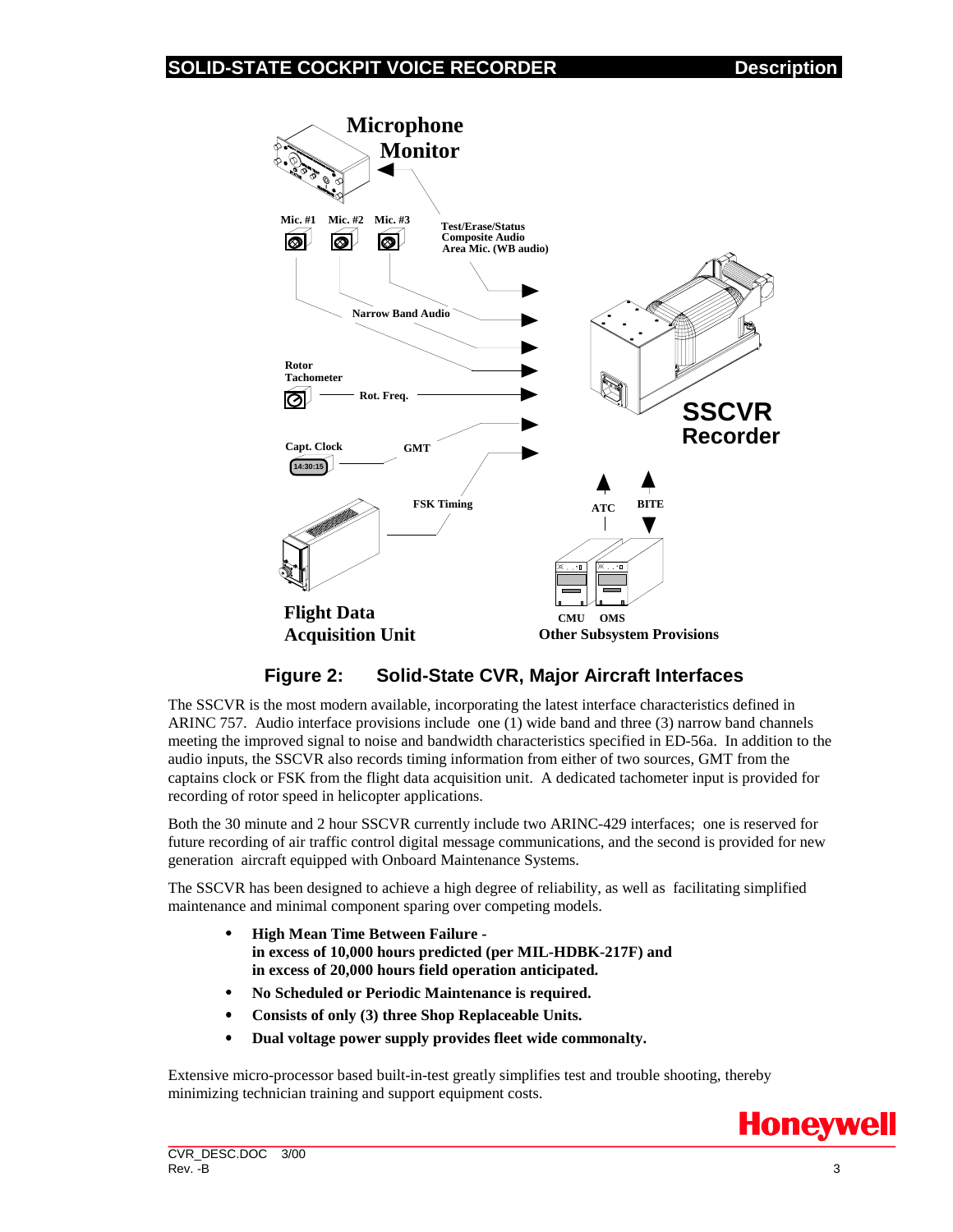#### **1.0 SSCVR DESIGN OVERVIEW**

The SSCVR is a single Line Replaceable Unit (LRU) in a standard ARINC-404A style avionics form factor. The SSCVR chassis includes three (3) Shop Replaceable Units (SRU's) and an optional underwater locating device. SRUs include:

- **a) Interface and Control Board (ICB)**
- **b) 115Vac/28Vdc Dual Voltage Power Supply (PS)**
- **c) Crash Survivable Memory Unit (CSMU)**
- **d) Under Water Locator Beacon (ULB)**

The breakdown of major components and SRU accesses are summarized in Figure 3.



#### **Figure 3: SSCVR Exploded View Showing Major SRUs**

All three SRUs are readily accessible without requiring major disassembly. The CSMU may be removed from its mounting shelf by simply removing four bolts and releasing its mating connector. The plug-in power supply may be accessed by removing the top (power supply) access panel. Access to the plug-in interface controller board is accomplished by removing the bottom cover panel from the SSCVR chassis.

An optional under water locator beacon (ULB) approved to TSO C-121 is mounted on the front of the unit and also serves as a handle. Four (4) mounting bolts firmly attach the ULB directly to the front of the CSMU to avoid separation in the event of an incident. The mounting of the ULB also facilitates easy access for replacement of its battery. If the SSCVR is purchased without the ULB, a hollow metal tube is mounted in its place.

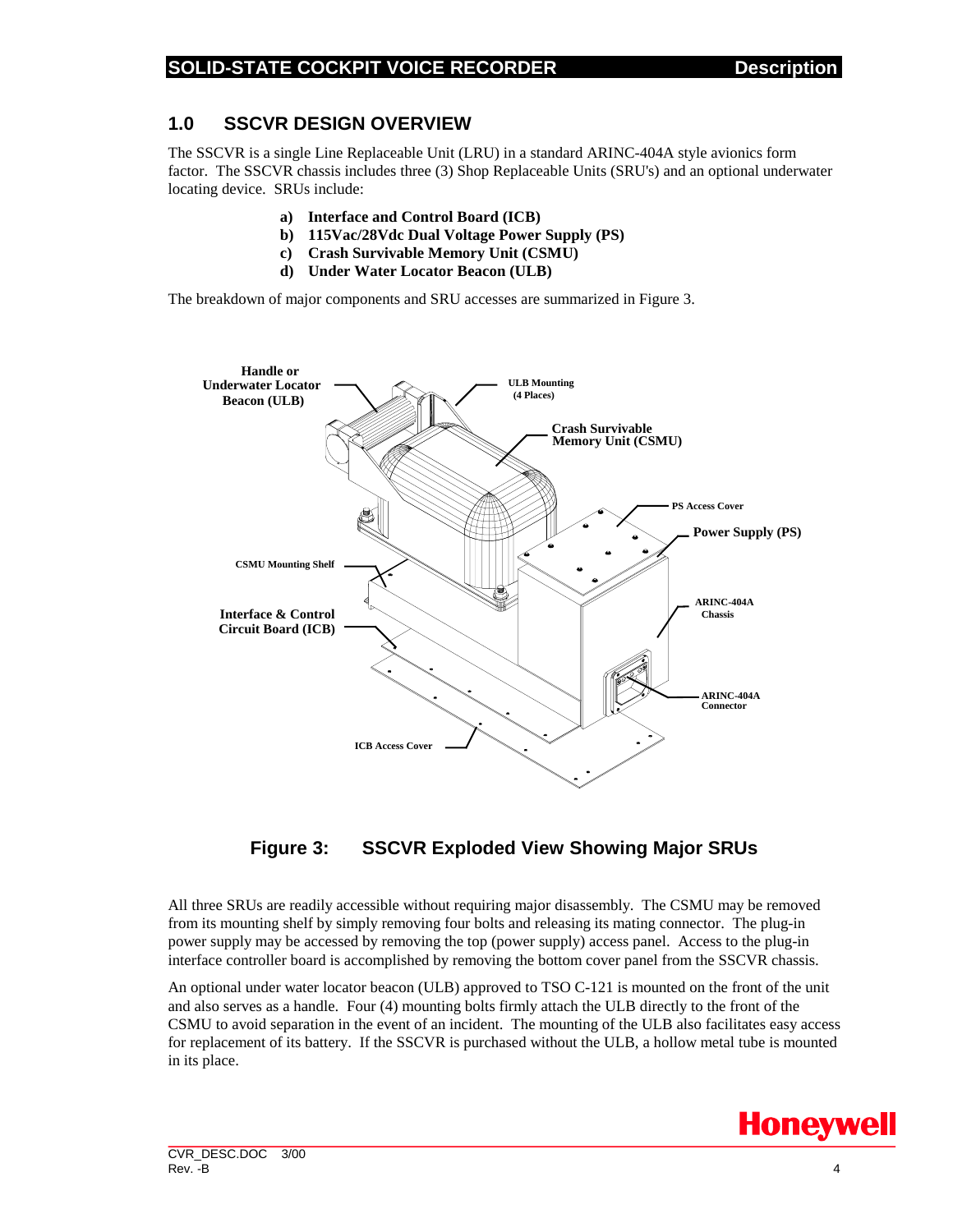#### **2.0 SSCVR OPERATIONAL OVERVIEW**

All SSCVR processing and control is performed on a single plug-in circuit board, the Interface and Control Board (ICB). ICB functions include, front end data conditioning, audio signal digitization and encoding, control of all states and modes of the system, and performing functions such as record, erase, and test.

Figure 4 provides a simplified block diagram of the ICB.



#### **Figure 4: Interface Controller Board Block Diagram**

A key element of the SSCVR design is that the audio recording uses an industry standard encoding method (G.723 CCITT, 24kbs). This approach provides several advantages to the user:

- **The audio digitization and encoding are embedded in non-proprietary, commercially available integrated circuits which have been matured through wide-spread use in consumer equipment.**
- **The encoding algorithm is extensively used in personal computer based high quality audio systems, thus decoding/playback tools are inexpensive and readily available from commercial sources.**

The audio circuits, digitization/compression process, and memory resolution meet the improved audio performance requirements of ED-56a, thereby assuring the highest level of audio recording fidelity. Audio channel characteristics are summarized as follows:

- a) Signal To No Signal 48 dB minimum
- b) Cross Talk 40 dB
- c) Balance  $\pm 3$  dB
- d) Signal to Noise Plus Distortion 24 dB minimum
- e) Speech Transmission Index 0.75(narrow band), 0.85 (wide band)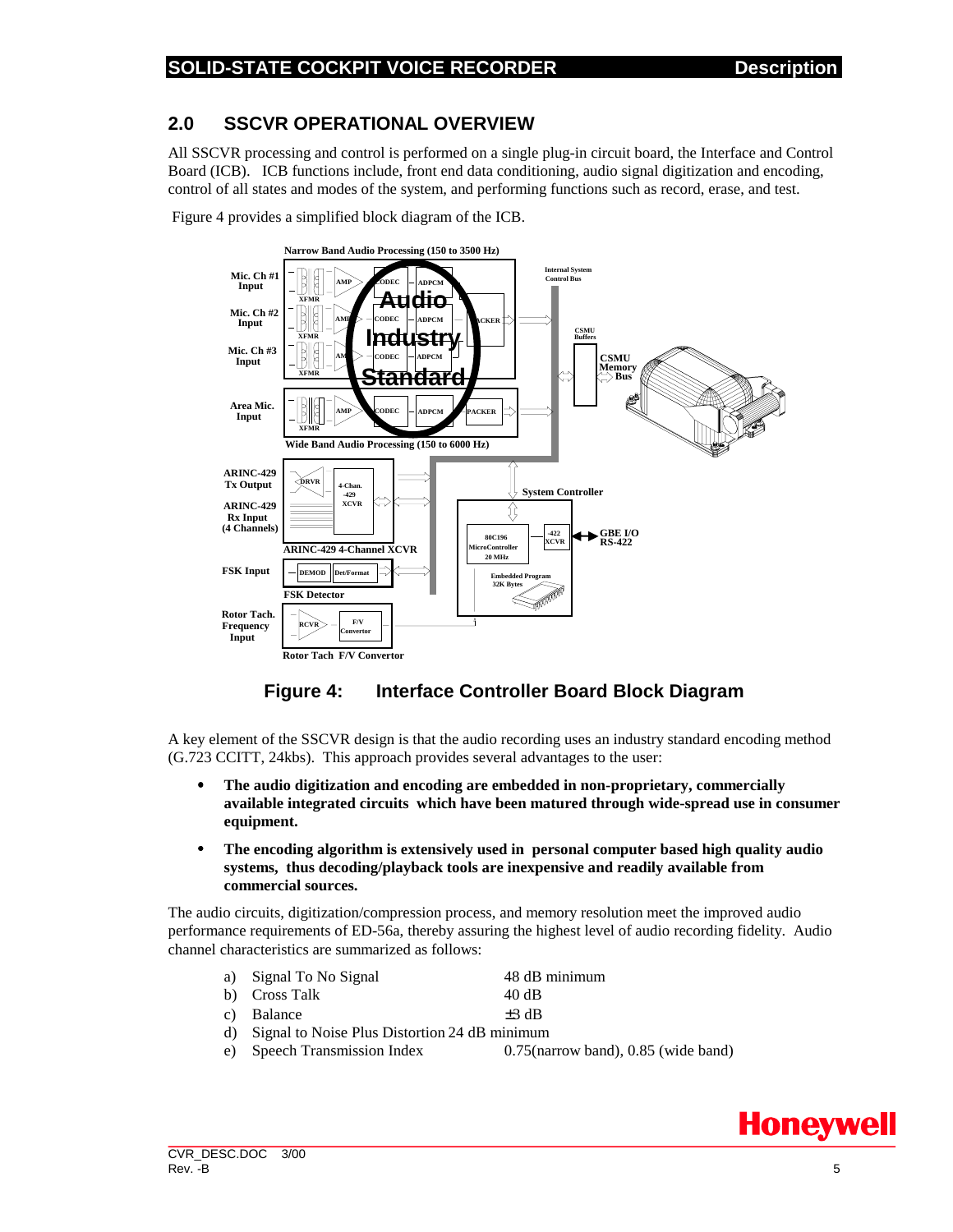#### **3.0 SSCVR PHYSICAL CHARACTERISTICS**

The SSCVR fits the half-ATR-short mounting requirements of ARINC-404A. Recognizing that the SSCVR will be installed on small-aircraft where space is at a premium, height, which is a non-critical mounting dimension, has been reduced from the ARINC-404A specification. The SSCVR is sufficiently robust that it may be hard mounted (i.e. a shock/vibration isolation tray is not required). This, combined with the small form factor, allows more latitude in mounting location on the aircraft. The physical characteristics of the unit are:

- **Mounting: ARINC-404 Half-ATR-Short Tray Mount**
- **Dimensions: 6.1"H x 4.8"W x 12.62"L (plus ULB)**
- **Connector: DPXBMA-57-33S-0001**
- **Weight: Less Than 13 Pounds (11.5 Pounds typical)**
- **Power Dissipation: Less Than 35 Watts (8 Watts typical)**
- **Cooling Method: Convection and Radiation to Ambient Air**

Figure 5 illustrates the mechanical interface aspects of the unit.



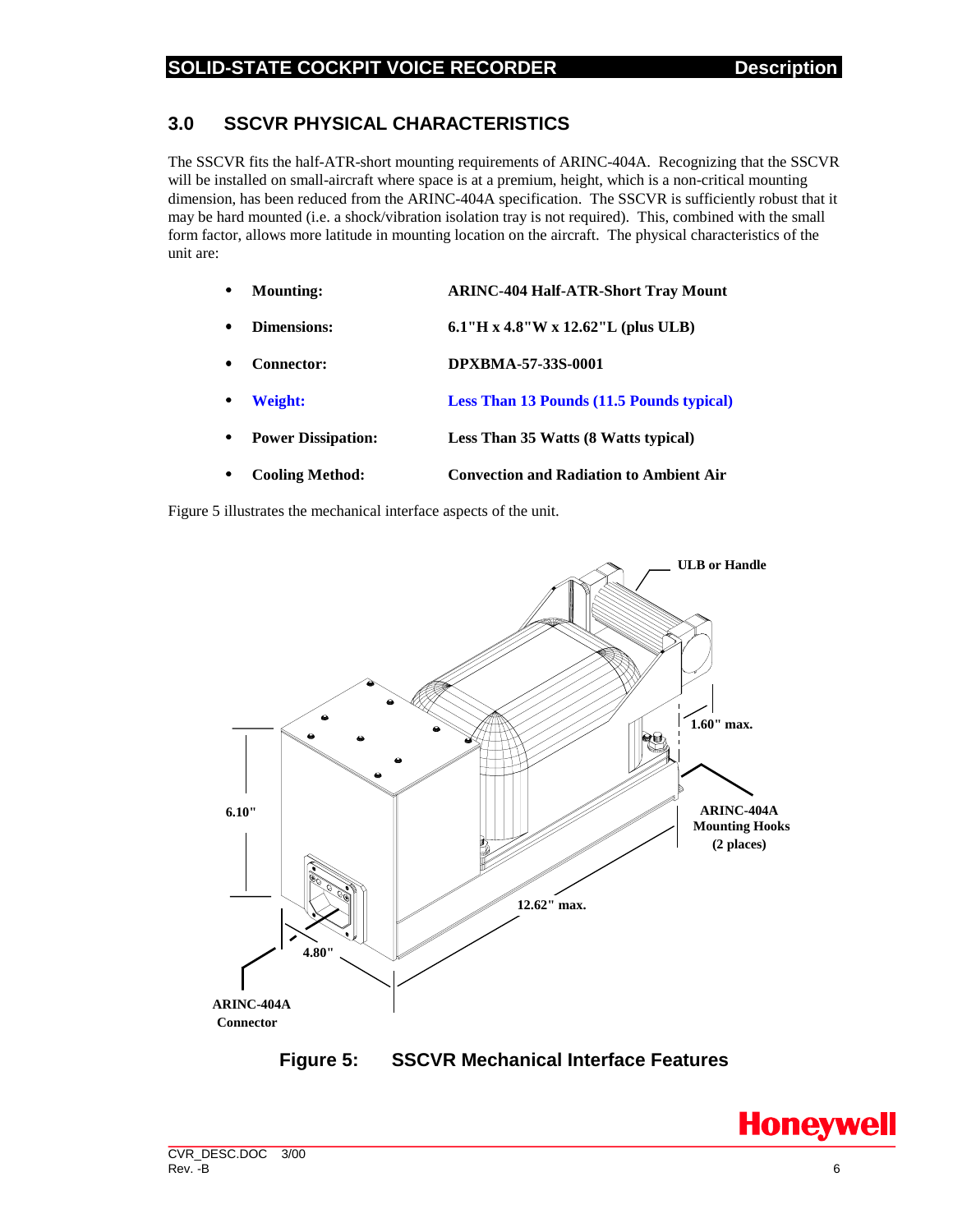#### **SOLID-STATE COCKPIT VOICE RECORDER Description**

#### **4.0 SSCVR ENVIRONMENTAL CHARACTERISTICS**

The SSCVR has been fully qualified to meet the environmental service conditions for rack mounted equipment per DO-160C as outlined below. These conditions have been selected to assure its failure free use virtually on all commercial transport aircraft which require use of a CVR.

| Temperature                                                       |                                                                     |                                                                                                                            | Per DO-160C Section 4, Category D2 |  |  |  |
|-------------------------------------------------------------------|---------------------------------------------------------------------|----------------------------------------------------------------------------------------------------------------------------|------------------------------------|--|--|--|
|                                                                   | <b>Operational Limits:</b><br>Non-operational Limits:               | Continuous -55 $\rm{^{\circ}C}$ to +70 $\rm{^{\circ}C}$<br>Continuous -55 $\mathrm{^{\circ}C}$ to +85 $\mathrm{^{\circ}C}$ |                                    |  |  |  |
| <b>Altitude</b>                                                   | Altitude:                                                           | Sea Level to $+50,000$ feet                                                                                                | Per DO-160C Section 4, Category D2 |  |  |  |
|                                                                   | <b>Temperature Variation</b>                                        |                                                                                                                            | Per DO-160C Section 5, Category B  |  |  |  |
| Humidity                                                          |                                                                     |                                                                                                                            | Per DO-160C Section 6, Category B  |  |  |  |
|                                                                   | <b>Mechanical Shock</b><br><b>Operating Shock:</b><br>Crash Safety: | Up to 6G over 11 msec half-sine<br>Up to 15G over 11 msec half-sine                                                        | Per DO-160C Section 7              |  |  |  |
| <b>Vibration</b><br>Fixed Wing Aircraft:<br>Helicopter Vibration: |                                                                     | Per Test Curve B, C, L, M<br>Per Test Curve N, V                                                                           | Per DO-160C Section 8              |  |  |  |
|                                                                   | <b>Explosion Proofness</b>                                          | Per DO-160C Section 9, Category E1                                                                                         |                                    |  |  |  |
| Waterproofness                                                    |                                                                     | Per DO-160C Section 10, Category X                                                                                         |                                    |  |  |  |
|                                                                   | <b>Fluid Susceptibility</b>                                         | Per DO-160C Section 11, Category X                                                                                         |                                    |  |  |  |
| <b>Sand and Dust</b>                                              |                                                                     |                                                                                                                            | Per DO-160C Section 12, Category X |  |  |  |
|                                                                   | <b>Fungus Resistance</b>                                            |                                                                                                                            | Per DO-160C Section 13, Category F |  |  |  |
| Salt Spray                                                        |                                                                     |                                                                                                                            | Per DO-160C Section 14, Category X |  |  |  |
| <b>Magnetic Effect</b><br>Magnetic Deflection:                    |                                                                     | 0.3-1.0m Distance allowed                                                                                                  | Per DO-160C Section 15, Category A |  |  |  |
| <b>Power Input</b>                                                | Input Power:<br>Power Interruptions:                                | AC or DC Power<br>200 msec. without upset.                                                                                 | Per DO-160C Section 16, Category A |  |  |  |
| <b>Voltage Spikes</b>                                             |                                                                     | Per DO-160C Section 17, Category A                                                                                         |                                    |  |  |  |
|                                                                   | <b>Audio Frequency Conducted Susceptibility</b>                     | Per DO-160C Section 18, Category A                                                                                         |                                    |  |  |  |
| <b>Induced Signal Susceptibility</b>                              |                                                                     |                                                                                                                            | Per DO-160C Section 19, Category Z |  |  |  |
|                                                                   | <b>Radio Frequency Susceptibility</b>                               | Per DO-160C Section 20, Category V                                                                                         |                                    |  |  |  |
|                                                                   | <b>Emission of Radio Frequency Energy</b>                           | Per DO-160C Section 21, Category Z                                                                                         |                                    |  |  |  |
|                                                                   | <b>Lighting Induced Transient Susceptibility</b>                    |                                                                                                                            | Per DO-160C Section 22, Category L |  |  |  |
|                                                                   | <b>Lighting Direct Effects</b>                                      |                                                                                                                            | Does not apply.                    |  |  |  |
| Icing                                                             |                                                                     |                                                                                                                            | Per DO-160C Section 23, Category X |  |  |  |

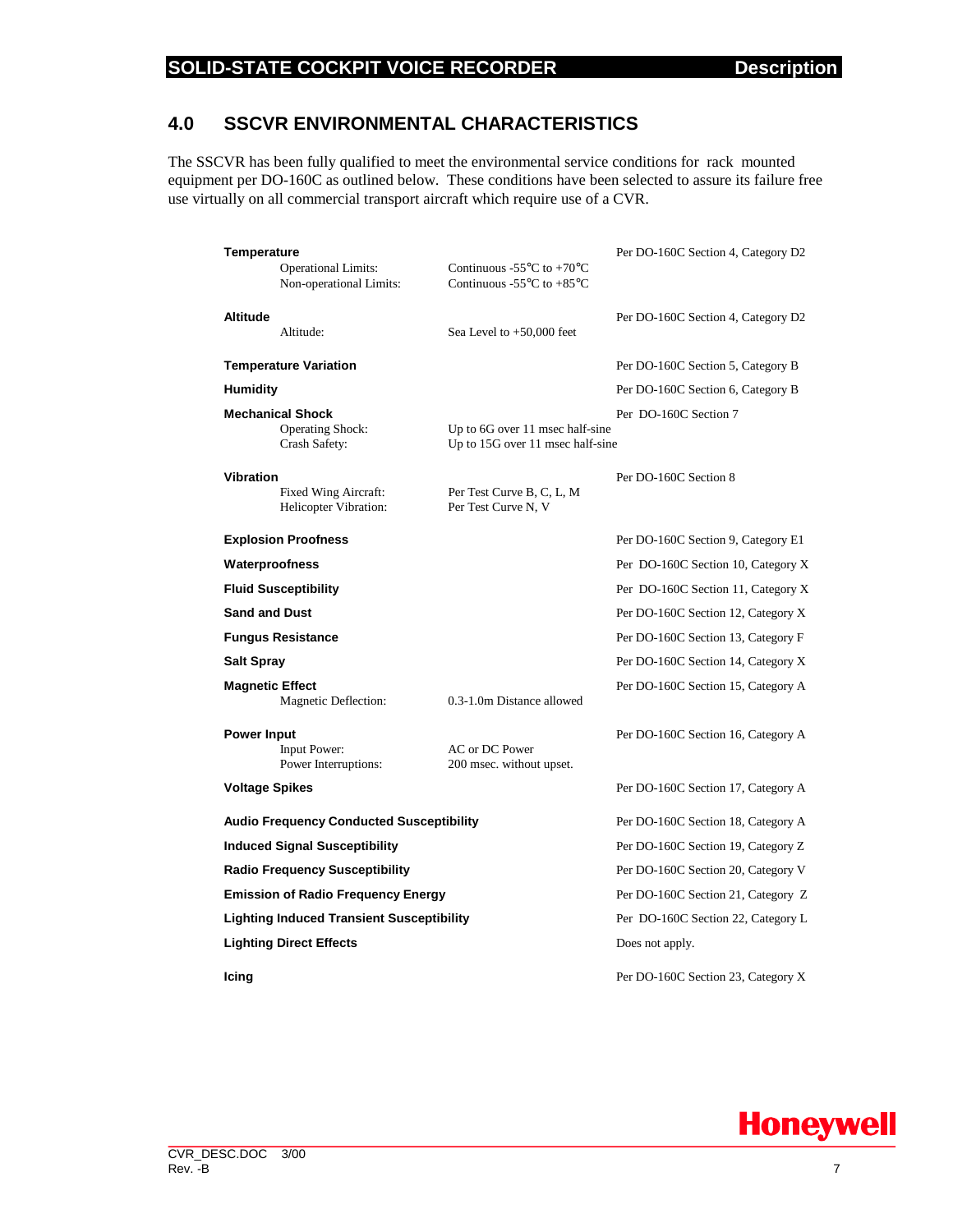#### **5.0 SSCVR CRASH PROTECTION DESIGN**

The SSCVR's crash survivable memory unit (CSMU) provides for complete data recovery when subjected to the crash conditions stipulated in ED-56a, and thereby the intent of TSO C-123A :

- 
- **Penetration Resistance 500 lb. weight from 10 feet**
- 
- **High Temperature Fire 1100**°**C, 30 minutes**
- **Low Temperature Fire 260**°**C, 10 hours**
- 
- **Sea Water/Fluids Immersion Per ED-56a**

• **Impact Shock 3400G, 6.5 milliseconds** • **Static Crush 5000 lbs., 5 minutes** • **Deep Sea Pressure and 20,000 feet, 30 days**

*The CSMU design has been fully qualified to these requirements and, in fact, exceeds them by considerable margin in key survival areas:*

- **Impact shock has been successfully demonstrated at 4800 G's**
- **High temperature fire exposure has been tested to 60 minutes**
- **Low temperature fire was tested immediately after exposure to 1100**°**C fire**

The superior performance of the CSMU is the result of 30 years experience with designing and producing protective enclosures. As shown in Figure 6, a very simple package design has been achieved, which not only contributes to its industry leading survivability characteristics, but also assures a high degree of maintainability. Compared to competing models, requirements for specialized repair knowledge and support equipment have been greatly reduced.



**Figure 6: CSMU Cutaway View Showing Major Features**

The CSMU is easily removed from the top of the SSCVR chassis without having to disassemble the remainder of the unit. A steel bottom cover provides easy access to the Memory Board. Since the CSMU uses modular "dry-block" materials for both the insulating liner and thermal mass, there is no need to deal with the sticky thermal jells or special insulating fluids. The Memory Board design is very simple, consisting of only a single small circuit card assembly.

**Honeywell**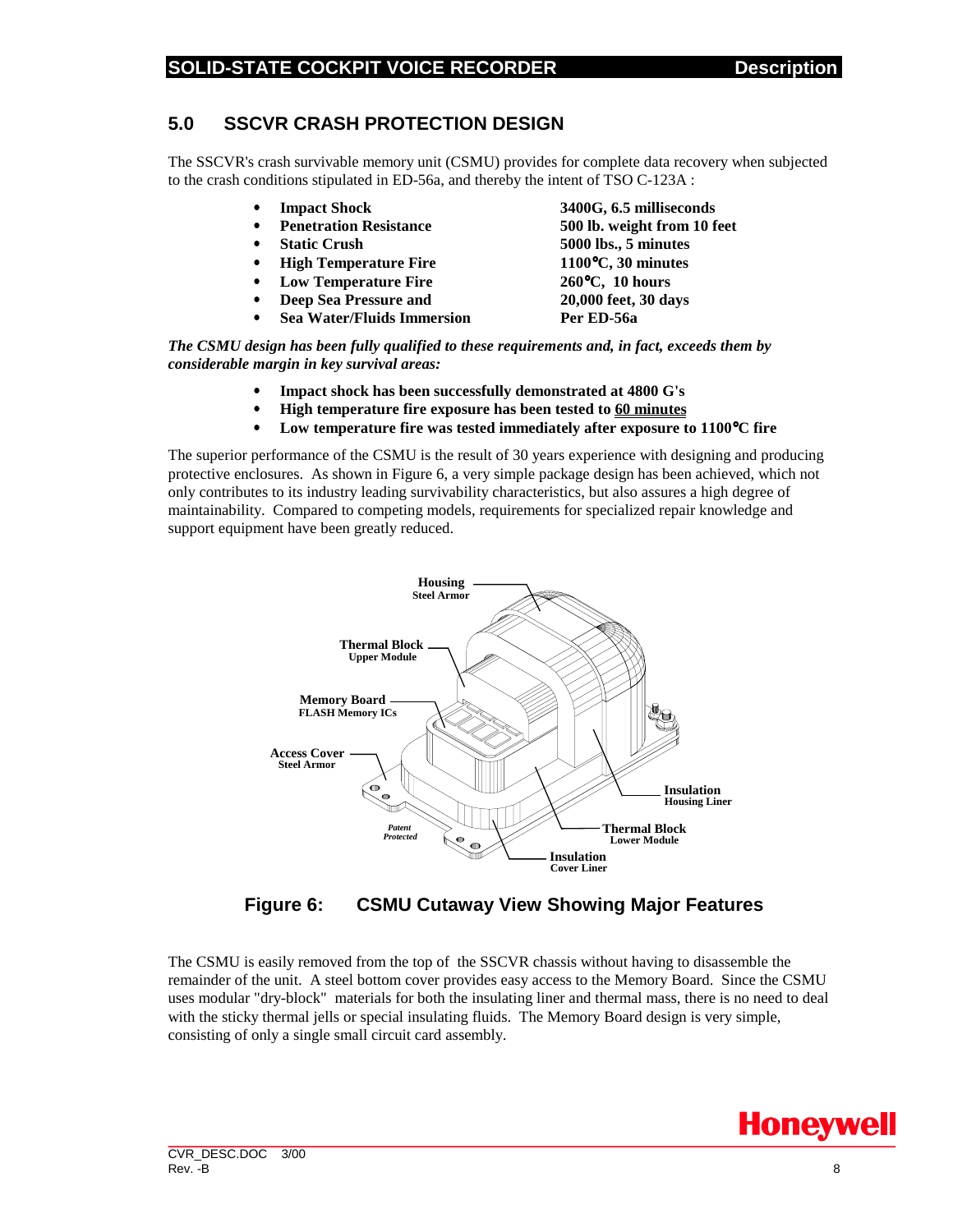#### **6.0 MICROPHONE MONITOR DESIGN OVERVIEW**

The SSCVR provides for interface with a standard microphone monitor, or alternatively a remote area microphone and pre-amplifier as described in paragraph 6.1. The microphone monitor is a small instrument panel mounted device intended for location in the cockpit ambient audio environment. It includes a built-in *area microphone* for transducing the cockpit area audio spectrum (crew conversation and ambient sounds such as engines, actuators or control switch toggles) for recording on the SSCVR's area microphone channel. In addition to the reception and conditioning of the cockpit audio, the microphone monitor also provides several cockpit voice recorder related status indicators and controls. These are described as follows:

- HEADPHONE A standard headset jack which enables maintenance crew members to verify that audio signals are being properly detected by the SSCVR's audio recorder function.
- ERASE Push button switch which enables the crew member to *erase* the audio portion of the SSCVR's audio recording memory.
- TEST Push button which enables the SSCVR to be commanded into a *self test* mode.
- STATUS Provides an indication of the correct operational status for the SSCVR's audio recording functions in response to a Push-to-Test.

The microphone monitor shown, in Figure 7, includes a wideband preamplifier with automatic gain control for conditioning the area microphone audio signal prior to output to the recorder. This design meets the signal-to-noise and signal sensitivity requirements of ED-56a, thus providing the optimum in audio quality to the recorder. The Microphone Monitor is approved to TSO C-123.



**Weight = 1.0 lbs max.**

#### **Figure 7: Microphone Monitor Mechanical Interface Features**

- 
- **Audio Characteristics: Frequency Response 150 Hz to 10,000 Hz Signal to Noise Ratio 48dB, 95 - 120dB SPL Harmonic Distortion < 3% at 120 dB SPL Output Range AGC limited, 0.5 Vrms**
- 

• **Input Power: +18 Vdc** ± **3.6 Vdc (supplied by SSCVR)**

• **Weight 1.0 pounds maximum**

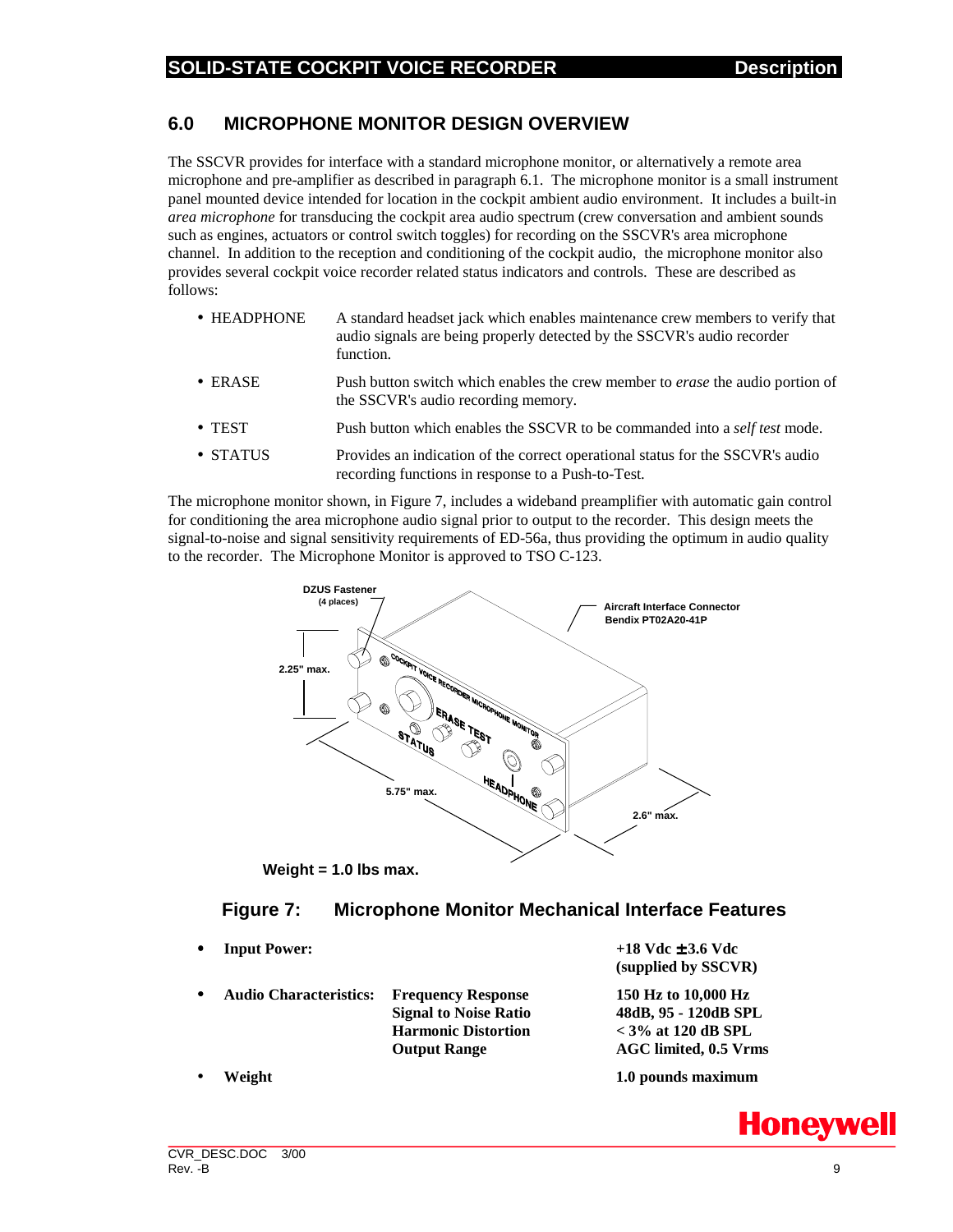#### **SOLID-STATE COCKPIT VOICE RECORDER DESCRIPTION DESCRIPTION**

#### **6.1 REMOTE AREA MICROPHONE AND PRE-AMPLIFIER DESIGN OVERVIEW**

The SSCVR can also interface with a standard area microphone, without the need for the monitor unit. The area microphone is a small device intended for location in the cockpit ambient audio environment. It is available in several configurations : as a flange mounted devises, as shown in Figure 8, or without the flange and with flying leads, as shown in Figure 9.

The remote area microphone provides an input to the pre-amplifier shown in Figure 10, which includes a wideband preamplifier with automatic gain control for conditioning the area microphone audio signal prior to output to the recorder. This design meets the signal-to-noise and signal sensitivity requirements of ED-56a, thus providing the optimum in audio quality to the recorder. The remote area microphones and preamplifier are approved to TSO C-123.



#### **Figure 8: Area Microphone Interface Features**



#### **Figure 9: Area Microphone - alternative**

| $\bullet$ | <b>Input Power:</b>           |                              | $+5$ Vdc $\pm$ 1 Vdc |  |
|-----------|-------------------------------|------------------------------|----------------------|--|
| $\bullet$ | <b>Current:</b>               |                              | 300µA maximum        |  |
| $\bullet$ | <b>Audio Characteristics:</b> | <b>Frequency Response</b>    | 150 Hz to 10,000 Hz  |  |
|           |                               | <b>Signal to Noise Ratio</b> | 48dB, 95 - 120dB SPL |  |
|           |                               | <b>Harmonic Distortion</b>   | $<$ 5% at 90dB SPL   |  |
|           |                               |                              | over 150 to 8,000 Hz |  |
|           |                               |                              | $<$ 10% at 120dB SPL |  |
|           |                               |                              | at 10,000 Hz         |  |
| $\bullet$ | Weight                        |                              | 3.5 ounces maximum   |  |

**Honeywell**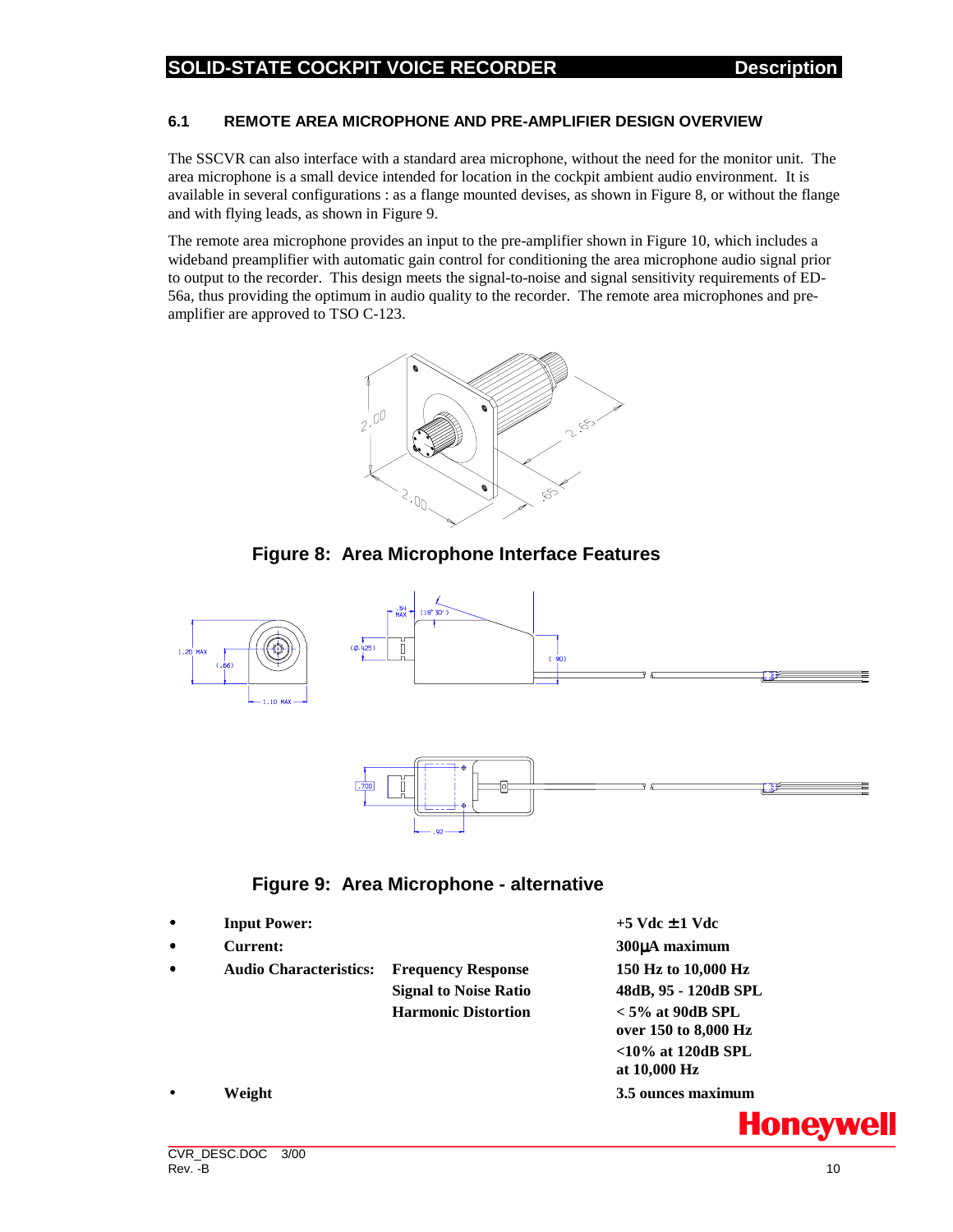



- **Input Power:**  $+18 \text{ Vdc} \pm 3 \text{ Vdc}$
- **Current 100 mA maximum**

• **Audio Characteristics: Frequency Response 150 Hz to 10,000 Hz Harmonic Distortion < 3% at 120 dB SPL Bandwidth 150 - 10,000 Hz**

**Signal to Noise Ratio 48dB, 95 - 120dB SPL Output Range AGC limited, 0.5 Vrms**

• **Weight 0.7 pounds maximum**

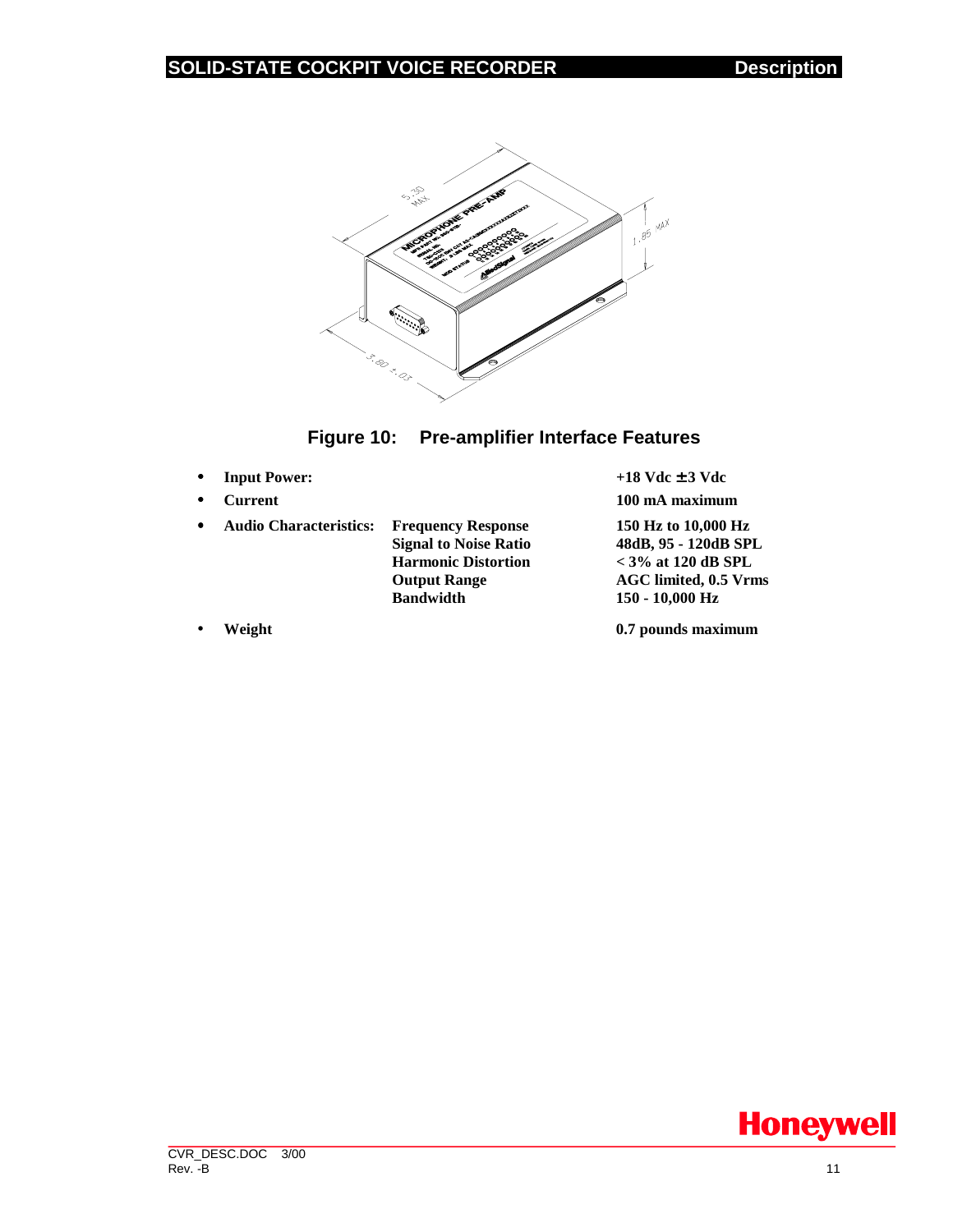#### **7.0 SSCVR SYSTEM SUPPORT EQUIPMENT**

The Playback and Test Station (PATS) is a cost effective shop level personal computer (PC) based system with associated software which performs download of SSCVR recording memory, decompression and playback of the downloaded data, and acceptance test of the SSCVR. Because the "TEST" function does not preserve the data contained in the recording memory, the PATS operations are segmented into two distinct applications; "Playback" and "TEST". This provides a level of protection against unintentional erasure or re-write of recorded audio. Figure 11 shows the PATS in its SSCVR test configuration.



#### **Figure 11: SSCVR Playback and Test System Configuration**

The PATS is configured with a GBE Interface Board containing the high speed RS-422, discrete interfaces, and ARINC-429 interface channels necessary to test the SSCVR functions. The PATS also contains up to 3 commercial dual-channel digital-audio boards. These are used for audio input/output during CVR audio tests, and for audio output (to speakers) during playback. A 486-33MHz PC provides the necessary minimum computing capability to support all SSCVR TEST and PLAYBACK tasks for both the 30 minute and 2 hour SSCVRs.